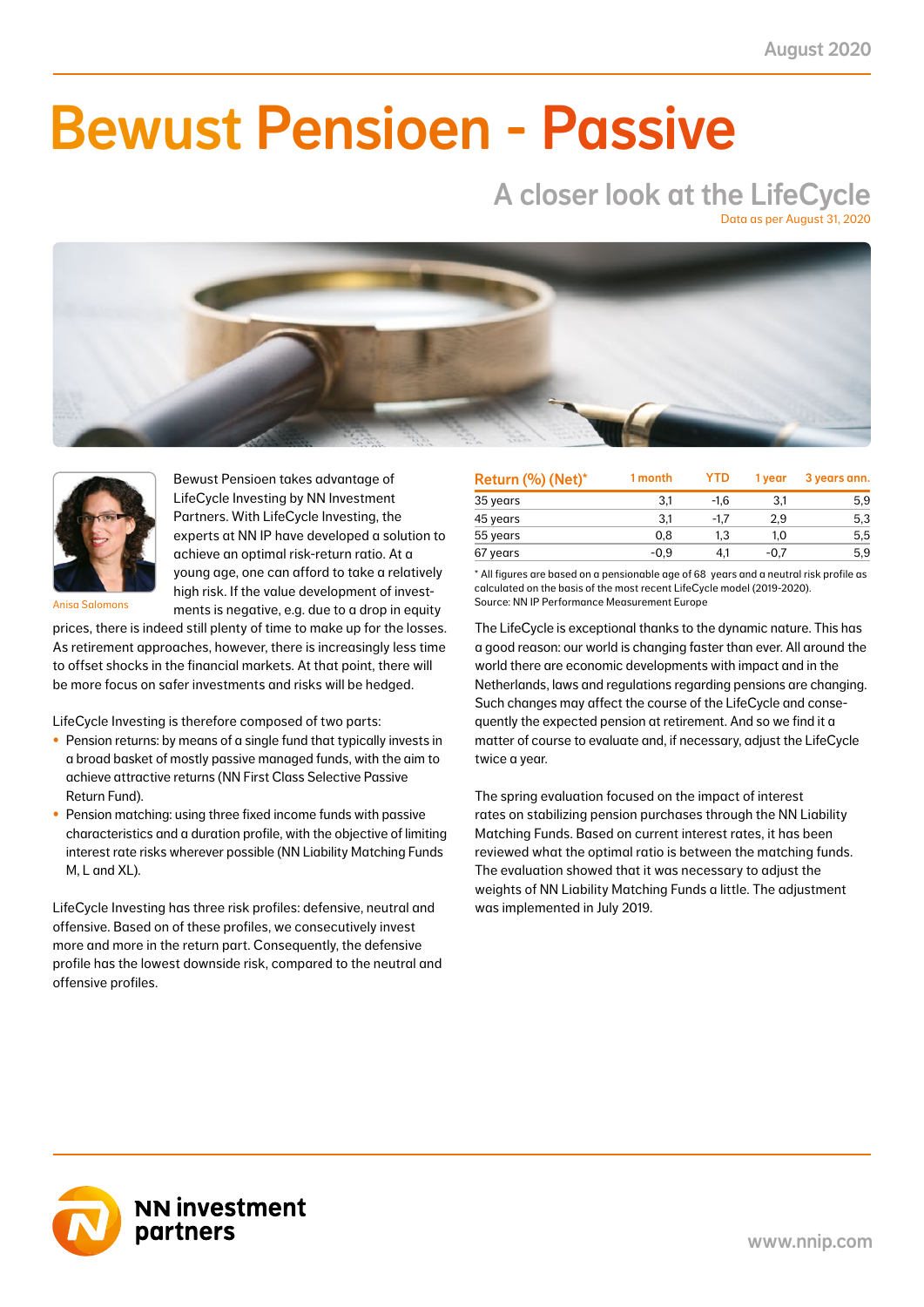### Bewust Pensioen - Passive (Defensive risk profile)

| 35 years old<br>Net Return %                 | 1 month | 1 month<br><b>Return Contribution</b> | Year to date<br><b>Return</b> | <b>Year to date</b><br><b>Contribution</b> | 1 year | 1 year | 3 years | 3 years | 3 years | 3 years<br>Return Contribution Return (ann) Contribution (ann) Return (cum) Contribution (cum) | Weight* |
|----------------------------------------------|---------|---------------------------------------|-------------------------------|--------------------------------------------|--------|--------|---------|---------|---------|------------------------------------------------------------------------------------------------|---------|
| <b>Pension Returns</b>                       |         |                                       |                               |                                            |        |        |         |         |         |                                                                                                |         |
| NN First Class Selective Passive Return Fund | 4.1     | 3.2                                   | $-2.8$                        | $-2.3$                                     | 3.7    | 2.9    | 5.4     | 4.4     | 17.0    | 14.1                                                                                           | 80.0    |
| <b>Pension Matching</b>                      |         |                                       |                               |                                            |        |        |         |         |         |                                                                                                |         |
| NN Liability Matching Fund M                 | $-0.3$  | 0.0                                   | 0.8                           | 0.1                                        | $-1.1$ | $-0.1$ | 1.0     | 0.1     | 2.9     | 0.3                                                                                            | 11.0    |
| NN Liability Matching Fund L                 | $-3.1$  | 0.0                                   | 9.6                           | 0.0                                        | $-2.1$ | 0.0    | 10.4    | 0.0     | 34.4    | 0.0                                                                                            | 0.0     |
| NN Liability Matching Fund XL                | $-7.5$  | $-0.9$                                | 21.2                          | 1.9                                        | $-1.8$ | $-0.2$ | 21.3    | 1.9     | 78.5    | 6.2                                                                                            | 9.0     |
| <b>TOTAL</b>                                 |         | 2.2                                   |                               | $-0.3$                                     |        | 2.5    |         | 6.4     |         | 20.6                                                                                           | 100%    |

| <b>Bewust Pensioen - Passive (Defensive risk profile)</b>                                                                                                                                                                                                                                               |         |                                       |                                |                                            |        |        |         |         |         | Data as per August 31, 2020                                                                    |         |
|---------------------------------------------------------------------------------------------------------------------------------------------------------------------------------------------------------------------------------------------------------------------------------------------------------|---------|---------------------------------------|--------------------------------|--------------------------------------------|--------|--------|---------|---------|---------|------------------------------------------------------------------------------------------------|---------|
| 35 years old<br>Net Return %                                                                                                                                                                                                                                                                            | 1 month | <b>Return Contribution</b>            | 1 month Year to date<br>Return | <b>Year to date</b><br><b>Contribution</b> | 1 year | 1 year | 3 years | 3 years | 3 years | 3 years<br>Return Contribution Return (ann) Contribution (ann) Return (cum) Contribution (cum) | Weight' |
| <b>Pension Returns</b>                                                                                                                                                                                                                                                                                  |         |                                       |                                |                                            |        |        |         |         |         |                                                                                                |         |
| NN First Class Selective Passive Return Fund                                                                                                                                                                                                                                                            | 4.1     | 3.2                                   | $-2.8$                         | $-2.3$                                     | 3.7    | 2.9    | 5.4     | 4.4     | 17.0    | 14.1                                                                                           | 80.0    |
| <b>Pension Matching</b>                                                                                                                                                                                                                                                                                 |         |                                       |                                |                                            |        |        |         |         |         |                                                                                                |         |
| NN Liability Matching Fund M                                                                                                                                                                                                                                                                            | $-0.3$  | 0.0                                   | 0.8                            | 0.1                                        | $-1.1$ | $-0.1$ | 1.0     | 0.1     | 2.9     | 0.3                                                                                            | 11.0    |
| NN Liability Matching Fund L                                                                                                                                                                                                                                                                            | $-3.1$  | 0.0                                   | 9.6                            | 0.0                                        | $-2.1$ | 0.0    | 10.4    | 0.0     | 34.4    | 0.0                                                                                            | 0.0     |
| NN Liability Matching Fund XL                                                                                                                                                                                                                                                                           | $-7.5$  | $-0.9$                                | 21.2                           | 1.9                                        | $-1.8$ | $-0.2$ | 21.3    | 1.9     | 78.5    | 6.2                                                                                            | 9.0     |
| <b>TOTAL</b>                                                                                                                                                                                                                                                                                            |         | 2.2                                   |                                | $-0.3$                                     |        | 2.5    |         | 6.4     |         | 20.6                                                                                           | 100%    |
| 45 years old<br>Net Return %                                                                                                                                                                                                                                                                            | 1 month | 1 month<br><b>Return Contribution</b> | <b>Year to date</b><br>Return  | <b>Year to date</b><br><b>Contribution</b> | 1 year | 1 year | 3 years | 3 years | 3 years | 3 years<br>Return Contribution Return (ann) Contribution (ann) Return (cum) Contribution (cum) | Weight' |
| <b>Pension Returns</b>                                                                                                                                                                                                                                                                                  |         |                                       |                                |                                            |        |        |         |         |         |                                                                                                |         |
| NN First Class Selective Passive Return Fund                                                                                                                                                                                                                                                            | 4.1     | 3.0                                   | $-2.8$                         | $-2.2$                                     | 3.7    | 2.7    | 5.4     | 4.1     | 17.0    | 12.9                                                                                           | 75.0    |
| <b>Pension Matching</b>                                                                                                                                                                                                                                                                                 |         |                                       |                                |                                            |        |        |         |         |         |                                                                                                |         |
| NN Liability Matching Fund M                                                                                                                                                                                                                                                                            | $-0.3$  | 0.0                                   | 0.8                            | 0.1                                        | $-1.1$ | $-0.2$ | 1.0     | 0.2     | 2.9     | 0.5                                                                                            | 19.0    |
| NN Liability Matching Fund L                                                                                                                                                                                                                                                                            | $-3.1$  | 0.0                                   | 9.6                            | 0.0                                        | $-2.1$ | 0.0    | 10.4    | 0.0     | 34.4    | 0.0                                                                                            | 0.0     |
| NN Liability Matching Fund XL                                                                                                                                                                                                                                                                           | $-7.5$  | $-0.7$                                | 21.2                           | 1.4                                        | $-1.8$ | $-0.2$ | 21.3    | 1.4     | 78.5    | 4.4                                                                                            | 7.0     |
| <b>TOTAL</b>                                                                                                                                                                                                                                                                                            |         | 2.3                                   |                                | $-0.6$                                     |        | 2.3    |         | 5.6     |         | 17.8                                                                                           | 100%    |
| 55 years old<br>Net Return %                                                                                                                                                                                                                                                                            | 1 month | 1 month<br><b>Return Contribution</b> | <b>Year to date</b><br>Return  | <b>Year to date</b><br><b>Contribution</b> | 1 year | 1 year | 3 years | 3 years | 3 years | 3 years<br>Return Contribution Return (ann) Contribution (ann) Return (cum) Contribution (cum) | Weight* |
| <b>Pension Returns</b>                                                                                                                                                                                                                                                                                  |         |                                       |                                |                                            |        |        |         |         |         |                                                                                                |         |
| NN First Class Selective Passive Return Fund                                                                                                                                                                                                                                                            | 4.1     | 1.6                                   | $-2.8$                         | $-1.2$                                     | 3.7    | 1.4    | 5.4     | 2.2     | 17.0    | 6.9                                                                                            | 41.0    |
| <b>Pension Matching</b>                                                                                                                                                                                                                                                                                 |         |                                       |                                |                                            |        |        |         |         |         |                                                                                                |         |
| NN Liability Matching Fund M                                                                                                                                                                                                                                                                            | $-0.3$  | $-0.1$                                | 0.8                            | 0.3                                        | $-1.1$ | $-0.4$ | 1.0     | 0.4     | 2.9     | 1.2                                                                                            | 38.0    |
| NN Liability Matching Fund L                                                                                                                                                                                                                                                                            | $-3.1$  | $-0.3$                                | 9.6                            | 0.9                                        | $-2.1$ | $-0.2$ | 10.4    | 1.0     | 34.4    | 3.3                                                                                            | 10.0    |
| NN Liability Matching Fund XL                                                                                                                                                                                                                                                                           | $-7.5$  | $-1.0$                                | 21.2                           | 2.3                                        | $-1.8$ | $-0.2$ | 21.3    | 2.3     | 78.5    | 7.2                                                                                            | 11.0    |
| <b>TOTAL</b>                                                                                                                                                                                                                                                                                            |         | 0.1                                   |                                | 2.3                                        |        | 0.6    |         | 5.8     |         | 18.5                                                                                           | 100%    |
| 67 years old<br>Net Return %                                                                                                                                                                                                                                                                            | 1 month | 1 month<br><b>Return Contribution</b> | <b>Year to date</b><br>Return  | <b>Year to date</b><br><b>Contribution</b> | 1 year | 1 year | 3 years | 3 years | 3 years | 3 years<br>Return Contribution Return (ann) Contribution (ann) Return (cum) Contribution (cum) | Weight' |
| <b>Pension Returns</b>                                                                                                                                                                                                                                                                                  |         |                                       |                                |                                            |        |        |         |         |         |                                                                                                |         |
| NN First Class Selective Passive Return Fund                                                                                                                                                                                                                                                            | 4.1     | 0.8                                   | $-2.8$                         | $-0.6$                                     | 3.7    | 0.7    | 5.4     | 1.1     | 17.0    | 3.4                                                                                            | 20.0    |
| <b>Pension Matching</b>                                                                                                                                                                                                                                                                                 |         |                                       |                                |                                            |        |        |         |         |         |                                                                                                |         |
| NN Liability Matching Fund M                                                                                                                                                                                                                                                                            | $-0.3$  | $-0.1$                                | 0.8                            | 0.3                                        | $-1.1$ | $-0.4$ | 1.0     | 0.4     | 2.9     | 1.2                                                                                            | 33.0    |
| NN Liability Matching Fund L                                                                                                                                                                                                                                                                            | $-3.1$  | $-1.6$                                | 9.6                            | 4.5                                        | $-2.1$ | $-1.0$ | 10.4    | 4.5     | 34.4    | 14.4                                                                                           | 47.0    |
| NN Liability Matching Fund XL                                                                                                                                                                                                                                                                           | $-7.5$  | 0.0                                   | 21.2                           | 0.0                                        | $-1.8$ | 0.0    | 21.3    | 0.0     | 78.5    | 0.0                                                                                            | 0.0     |
| <b>TOTAL</b>                                                                                                                                                                                                                                                                                            |         | $-0.9$                                |                                | 4.1                                        |        | $-0.7$ |         | 5.9     |         | 18.9                                                                                           | 100%    |
| This means that the returns shown in the column 'year to date contribution' cannot exactly be derived from this report.<br>The contribution is the contribution to the total net return based on the current weights in the LifeCycle model (2019-2020)<br>Source: NN IP Performance Measurement Europe |         |                                       |                                |                                            |        |        |         |         |         |                                                                                                |         |
| <b>NN investment</b><br>partners                                                                                                                                                                                                                                                                        |         |                                       |                                |                                            |        |        |         |         |         |                                                                                                |         |

| 55 years old                                 | 1 month | 1 month                    | <b>Year to date</b> | <b>Year to date</b> | 1 year | 1 year | 3 years | 3 years |      | 3 years                                                                             | 3 years |  |
|----------------------------------------------|---------|----------------------------|---------------------|---------------------|--------|--------|---------|---------|------|-------------------------------------------------------------------------------------|---------|--|
| <b>Net Return %</b>                          |         | <b>Return Contribution</b> | <b>Return</b>       | <b>Contribution</b> |        |        |         |         |      | Return Contribution Return (ann) Contribution (ann) Return (cum) Contribution (cum) | Weight* |  |
| <b>Pension Returns</b>                       |         |                            |                     |                     |        |        |         |         |      |                                                                                     |         |  |
| NN First Class Selective Passive Return Fund | 4.1     | 1.6                        | $-2.8$              | $-1.2$              | 3.7    | 1.4    | 5.4     | 2.2     | 17.0 | 6.9                                                                                 | 41.0    |  |
| <b>Pension Matching</b>                      |         |                            |                     |                     |        |        |         |         |      |                                                                                     |         |  |
| NN Liability Matching Fund M                 | $-0.3$  | $-0.1$                     | 0.8                 | 0.3                 | $-1.1$ | $-0.4$ | 1.0     | 0.4     | 2.9  | 1.2                                                                                 | 38.0    |  |
| NN Liability Matching Fund L                 | $-3.1$  | $-0.3$                     | 9.6                 | 0.9                 | $-2.1$ | $-0.2$ | 10.4    | 1.0     | 34.4 | 3.3                                                                                 | 10.0    |  |
| NN Liability Matching Fund XL                | $-7.5$  | $-1.0$                     | 21.2                | 2.3                 | $-1.8$ | $-0.2$ | 21.3    | 2.3     | 78.5 | 7.2                                                                                 | 11.0    |  |
| <b>TOTAL</b>                                 |         | 0.1                        |                     | 2.3                 |        | 0.6    |         | 5.8     |      | 18.5                                                                                | 100%    |  |

| 67 years old<br>Net Return %                 | 1 month | 1 month                    | <b>Year to date</b> | Year to date        | 1 year | 1 year | 3 years | 3 years | 3 years | 3 years                                                                             |         |
|----------------------------------------------|---------|----------------------------|---------------------|---------------------|--------|--------|---------|---------|---------|-------------------------------------------------------------------------------------|---------|
|                                              |         | <b>Return Contribution</b> | <b>Return</b>       | <b>Contribution</b> |        |        |         |         |         | Return Contribution Return (ann) Contribution (ann) Return (cum) Contribution (cum) | Weight* |
| <b>Pension Returns</b>                       |         |                            |                     |                     |        |        |         |         |         |                                                                                     |         |
| NN First Class Selective Passive Return Fund | 4.1     | 0.8                        | $-2.8$              | $-0.6$              | 3.7    | 0.7    | 5.4     |         | 17.0    | 3.4                                                                                 | 20.0    |
| <b>Pension Matching</b>                      |         |                            |                     |                     |        |        |         |         |         |                                                                                     |         |
| NN Liability Matching Fund M                 | $-0.3$  | $-0.1$                     | 0.8                 | 0.3                 | $-1.1$ | $-0.4$ | 1.0     | 0.4     | 2.9     | 1.2                                                                                 | 33.0    |
| NN Liability Matching Fund L                 | $-3.1$  | $-1.6$                     | 9.6                 | 4.5                 | $-2.1$ | $-1.0$ | 10.4    | 4.5     | 34.4    | 14.4                                                                                | 47.0    |
| NN Liability Matching Fund XL                | $-7.5$  | 0.0                        | 21.2                | 0.0                 | $-1.8$ | 0.0    | 21.3    | 0.0     | 78.5    | 0.0                                                                                 | 0.0     |
| <b>TOTAL</b>                                 |         | $-0.9$                     |                     | 4.1                 |        | $-0.7$ |         | 5.9     |         | 18.9                                                                                | 100%    |

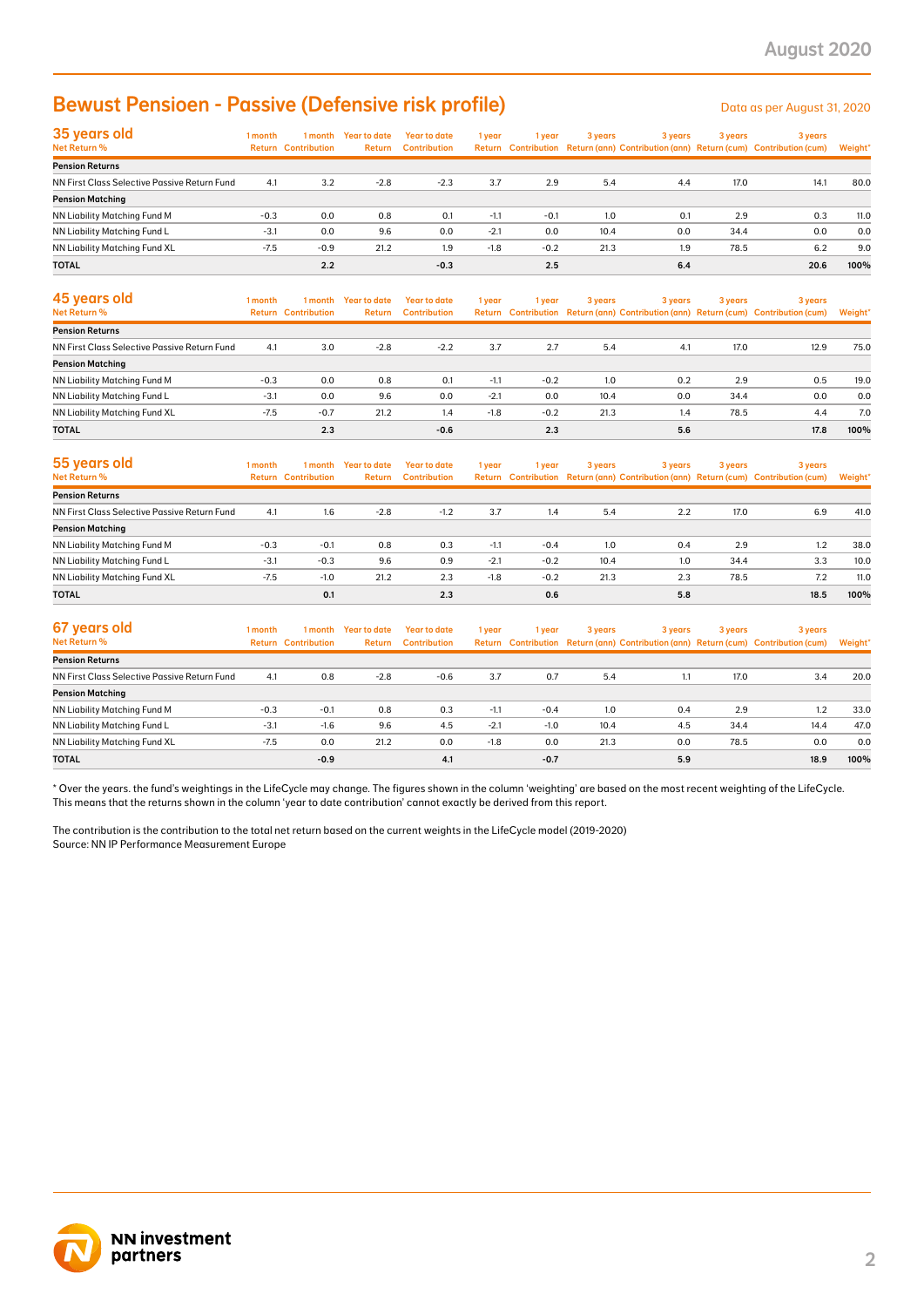### **Bewust Pensioen - Passive (Neutral risk profile)** Desetive the Data as per August 31, 2020

| 35 years old<br>Net Return %                 | 1 month | 1 month<br><b>Return Contribution</b> | Year to date<br>Return | Year to date<br><b>Contribution</b> | 1 year | 1 year | 3 years | 3 years | 3 years | 3 years<br>Return Contribution Return (ann) Contribution (ann) Return (cum) Contribution (cum) | Weight* |
|----------------------------------------------|---------|---------------------------------------|------------------------|-------------------------------------|--------|--------|---------|---------|---------|------------------------------------------------------------------------------------------------|---------|
| <b>Pension Returns</b>                       |         |                                       |                        |                                     |        |        |         |         |         |                                                                                                |         |
| NN First Class Selective Passive Return Fund | 4.1     | 3.6                                   | $-2.8$                 | $-2.6$                              | 3.7    | 3.3    | 5.4     | 4.9     | 17.0    | 15.6                                                                                           | 90.0    |
| <b>Pension Matching</b>                      |         |                                       |                        |                                     |        |        |         |         |         |                                                                                                |         |
| NN Liability Matching Fund M                 | $-0.3$  | 0.0                                   | 0.8                    | 0.0                                 | $-1.1$ | $-0.1$ | 1.0     | 0.0     | 2.9     | 0.2                                                                                            | 5.0     |
| NN Liability Matching Fund L                 | $-3.1$  | 0.0                                   | 9.6                    | 0.0                                 | $-2.1$ | 0.0    | 10.4    | 0.0     | 34.4    | 0.0                                                                                            | 0.0     |
| NN Liability Matching Fund XL                | $-7.5$  | $-0.5$                                | 21.2                   | 1.0                                 | $-1.8$ | $-0.1$ | 21.3    | 0.9     | 78.5    | 3.0                                                                                            | 5.0     |
| <b>TOTAL</b>                                 |         | 3.1                                   |                        | $-1.6$                              |        | 3.1    |         | 5.9     |         | 18.8                                                                                           | 100%    |

| <b>Bewust Pensioen - Passive (Neutral risk profile)</b>                                                                                                                                                                                                                                                 |         |                                       |                                |                                            |        |        |         |         |         | Data as per August 31, 2020                                                                    |                |
|---------------------------------------------------------------------------------------------------------------------------------------------------------------------------------------------------------------------------------------------------------------------------------------------------------|---------|---------------------------------------|--------------------------------|--------------------------------------------|--------|--------|---------|---------|---------|------------------------------------------------------------------------------------------------|----------------|
| 35 years old<br>Net Return %                                                                                                                                                                                                                                                                            | 1 month | <b>Return Contribution</b>            | 1 month Year to date<br>Return | <b>Year to date</b><br><b>Contribution</b> | 1 year | 1 year | 3 years | 3 years | 3 years | 3 years<br>Return Contribution Return (ann) Contribution (ann) Return (cum) Contribution (cum) | Weight'        |
| <b>Pension Returns</b>                                                                                                                                                                                                                                                                                  |         |                                       |                                |                                            |        |        |         |         |         |                                                                                                |                |
| NN First Class Selective Passive Return Fund<br><b>Pension Matching</b>                                                                                                                                                                                                                                 | 4.1     | 3.6                                   | $-2.8$                         | $-2.6$                                     | 3.7    | 3.3    | 5.4     | 4.9     | 17.0    | 15.6                                                                                           | 90.0           |
| NN Liability Matching Fund M                                                                                                                                                                                                                                                                            | $-0.3$  | 0.0                                   | 0.8                            | 0.0                                        | $-1.1$ | $-0.1$ | 1.0     | 0.0     | 2.9     | 0.2                                                                                            | 5.0            |
| NN Liability Matching Fund L                                                                                                                                                                                                                                                                            | $-3.1$  | 0.0                                   | 9.6                            | 0.0                                        | $-2.1$ | 0.0    | 10.4    | 0.0     | 34.4    | 0.0                                                                                            | 0.0            |
| NN Liability Matching Fund XL                                                                                                                                                                                                                                                                           | $-7.5$  | $-0.5$                                | 21.2                           | 1.0                                        | $-1.8$ | $-0.1$ | 21.3    | 0.9     | 78.5    | 3.0                                                                                            | 5.0            |
| TOTAL                                                                                                                                                                                                                                                                                                   |         | 3.1                                   |                                | $-1.6$                                     |        | 3.1    |         | 5.9     |         | 18.8                                                                                           | 100%           |
| 45 years old<br>Net Return %                                                                                                                                                                                                                                                                            | 1 month | 1 month<br><b>Return Contribution</b> | <b>Year to date</b><br>Return  | <b>Year to date</b><br><b>Contribution</b> | 1 year | 1 year | 3 years | 3 years | 3 years | 3 years<br>Return Contribution Return (ann) Contribution (ann) Return (cum) Contribution (cum) | <b>Weight'</b> |
| <b>Pension Returns</b>                                                                                                                                                                                                                                                                                  |         |                                       |                                |                                            |        |        |         |         |         |                                                                                                |                |
| NN First Class Selective Passive Return Fund                                                                                                                                                                                                                                                            | 4.1     | 3.4                                   | $-2.8$                         | $-2.4$                                     | 3.7    | 3.1    | 5.4     | 4.6     | 17.0    | 14.5                                                                                           | 85.0           |
| <b>Pension Matching</b>                                                                                                                                                                                                                                                                                 |         |                                       |                                |                                            |        |        |         |         |         |                                                                                                |                |
| NN Liability Matching Fund M                                                                                                                                                                                                                                                                            | $-0.3$  | 0.0                                   | 0.8                            | 0.1                                        | $-1.1$ | $-0.1$ | 1.0     | 0.1     | 2.9     | 0.3                                                                                            | 12.0           |
| NN Liability Matching Fund L                                                                                                                                                                                                                                                                            | $-3.1$  | 0.0                                   | 9.6                            | 0.0                                        | $-2.1$ | 0.0    | 10.4    | 0.0     | 34.4    | 0.0                                                                                            | 0.0            |
| NN Liability Matching Fund XL                                                                                                                                                                                                                                                                           | $-7.5$  | $-0.3$                                | 21.2                           | 0.6                                        | $-1.8$ | $-0.1$ | 21.3    | 0.6     | 78.5    | 1.9                                                                                            | 3.0            |
| <b>TOTAL</b>                                                                                                                                                                                                                                                                                            |         | 3.1                                   |                                | $-1.7$                                     |        | 2.9    |         | 5.3     |         | 16.8                                                                                           | 100%           |
| 55 years old<br><b>Net Return %</b>                                                                                                                                                                                                                                                                     | 1 month | 1 month<br><b>Return Contribution</b> | <b>Year to date</b><br>Return  | <b>Year to date</b><br><b>Contribution</b> | 1 year | 1 year | 3 years | 3 years | 3 years | 3 years<br>Return Contribution Return (ann) Contribution (ann) Return (cum) Contribution (cum) | <b>Weight</b>  |
| <b>Pension Returns</b>                                                                                                                                                                                                                                                                                  |         |                                       |                                |                                            |        |        |         |         |         |                                                                                                |                |
| NN First Class Selective Passive Return Fund                                                                                                                                                                                                                                                            | 4.1     | 1.9                                   | $-2.8$                         | $-1.5$                                     | 3.7    | 1.8    | 5.4     | 2.6     | 17.0    | 8.3                                                                                            | 50.0           |
| <b>Pension Matching</b>                                                                                                                                                                                                                                                                                 |         |                                       |                                |                                            |        |        |         |         |         |                                                                                                |                |
| NN Liability Matching Fund M                                                                                                                                                                                                                                                                            | $-0.3$  | $-0.1$                                | 0.8                            | 0.3                                        | $-1.1$ | $-0.4$ | 1.0     | 0.3     | 2.9     | 1.0                                                                                            | 34.0           |
| NN Liability Matching Fund L                                                                                                                                                                                                                                                                            | $-3.1$  | $-0.3$                                | 9.6                            | 0.7                                        | $-2.1$ | $-0.2$ | 10.4    | 0.8     | 34.4    | 2.6                                                                                            | 8.0            |
| NN Liability Matching Fund XL                                                                                                                                                                                                                                                                           | $-7.5$  | $-0.8$                                | 21.2                           | 1.8                                        | $-1.8$ | $-0.2$ | 21.3    | 1.7     | 78.5    | 5.4                                                                                            | 8.0            |
| <b>TOTAL</b>                                                                                                                                                                                                                                                                                            |         | 0.8                                   |                                | 1.3                                        |        | 1.0    |         | 5.5     |         | 17.4                                                                                           | 100%           |
| 67 years old<br>Net Return %                                                                                                                                                                                                                                                                            | 1 month | 1 month<br><b>Return Contribution</b> | Year to date<br>Return         | <b>Year to date</b><br><b>Contribution</b> | 1 year | 1 year | 3 years | 3 years | 3 years | 3 years<br>Return Contribution Return (ann) Contribution (ann) Return (cum) Contribution (cum) | Weight'        |
| <b>Pension Returns</b>                                                                                                                                                                                                                                                                                  |         |                                       |                                |                                            |        |        |         |         |         |                                                                                                |                |
| NN First Class Selective Passive Return Fund                                                                                                                                                                                                                                                            | 4.1     | 0.8                                   | $-2.8$                         | $-0.6$                                     | 3.7    | 0.7    | 5.4     | 1.1     | 17.0    | 3.4                                                                                            | 20.0           |
| <b>Pension Matching</b>                                                                                                                                                                                                                                                                                 |         |                                       |                                |                                            |        |        |         |         |         |                                                                                                |                |
| NN Liability Matching Fund M                                                                                                                                                                                                                                                                            | $-0.3$  | $-0.1$                                | 0.8                            | 0.3                                        | $-1.1$ | $-0.4$ | 1.0     | 0.4     | 2.9     | 1.2                                                                                            | 33.0           |
| NN Liability Matching Fund L                                                                                                                                                                                                                                                                            | $-3.1$  | $-1.6$                                | 9.6                            | 4.5                                        | $-2.1$ | $-1.0$ | 10.4    | 4.5     | 34.4    | 14.4                                                                                           | 47.0           |
| NN Liability Matching Fund XL                                                                                                                                                                                                                                                                           | $-7.5$  | 0.0                                   | 21.2                           | 0.0                                        | $-1.8$ | 0.0    | 21.3    | 0.0     | 78.5    | 0.0                                                                                            | 0.0            |
| TOTAL<br>* Over the years. the fund's weightings in the LifeCycle may change. The figures shown in the column 'weighting' are based on the most recent weighting of the LifeCycle.                                                                                                                      |         | $-0.9$                                |                                | 4.1                                        |        | $-0.7$ |         | 5.9     |         | 18.9                                                                                           | 100%           |
| This means that the returns shown in the column 'year to date contribution' cannot exactly be derived from this report.<br>The contribution is the contribution to the total net return based on the current weights in the LifeCycle model (2019-2020)<br>Source: NN IP Performance Measurement Europe |         |                                       |                                |                                            |        |        |         |         |         |                                                                                                |                |
| <b>NN investment</b><br>partners                                                                                                                                                                                                                                                                        |         |                                       |                                |                                            |        |        |         |         |         |                                                                                                | 3              |

| 55 years old                                 | 1 month | 1 month                    | <b>Year to date</b> | Year to date        | 1 year | 1 year | 3 years | 3 years |      | 3 years                                                                             | 3 years |  |
|----------------------------------------------|---------|----------------------------|---------------------|---------------------|--------|--------|---------|---------|------|-------------------------------------------------------------------------------------|---------|--|
| Net Return %                                 |         | <b>Return Contribution</b> | Return              | <b>Contribution</b> |        |        |         |         |      | Return Contribution Return (ann) Contribution (ann) Return (cum) Contribution (cum) | Weight* |  |
| <b>Pension Returns</b>                       |         |                            |                     |                     |        |        |         |         |      |                                                                                     |         |  |
| NN First Class Selective Passive Return Fund | 4.1     | 1.9                        | $-2.8$              | $-1.5$              | 3.7    | 1.8    | 5.4     | 2.6     | 17.0 | 8.3                                                                                 | 50.0    |  |
| <b>Pension Matching</b>                      |         |                            |                     |                     |        |        |         |         |      |                                                                                     |         |  |
| NN Liability Matching Fund M                 | $-0.3$  | $-0.1$                     | 0.8                 | 0.3                 | $-1.1$ | $-0.4$ | 1.0     | 0.3     | 2.9  | 1.0                                                                                 | 34.0    |  |
| NN Liability Matching Fund L                 | $-3.1$  | $-0.3$                     | 9.6                 | 0.7                 | $-2.1$ | $-0.2$ | 10.4    | 0.8     | 34.4 | 2.6                                                                                 | 8.0     |  |
| NN Liability Matching Fund XL                | $-7.5$  | $-0.8$                     | 21.2                | 1.8                 | $-1.8$ | $-0.2$ | 21.3    | 1.7     | 78.5 | 5.4                                                                                 | 8.0     |  |
| <b>TOTAL</b>                                 |         | 0.8                        |                     | 1.3                 |        | 1.0    |         | 5.5     |      | 17.4                                                                                | 100%    |  |

| 67 years old                                 | 1 month | 1 month                    | <b>Year to date</b> | Year to date        | 1 year | 1 year | 3 years | 3 years | 3 years | 3 years                                                                             |         |
|----------------------------------------------|---------|----------------------------|---------------------|---------------------|--------|--------|---------|---------|---------|-------------------------------------------------------------------------------------|---------|
| Net Return %                                 |         | <b>Return Contribution</b> | Return              | <b>Contribution</b> |        |        |         |         |         | Return Contribution Return (ann) Contribution (ann) Return (cum) Contribution (cum) | Weight* |
| <b>Pension Returns</b>                       |         |                            |                     |                     |        |        |         |         |         |                                                                                     |         |
| NN First Class Selective Passive Return Fund | 4.1     | 0.8                        | $-2.8$              | $-0.6$              | 3.7    | 0.7    | 5.4     | 1.1     | 17.0    | 3.4                                                                                 | 20.0    |
| <b>Pension Matching</b>                      |         |                            |                     |                     |        |        |         |         |         |                                                                                     |         |
| NN Liability Matching Fund M                 | $-0.3$  | $-0.1$                     | 0.8                 | 0.3                 | $-1.1$ | $-0.4$ | 1.0     | 0.4     | 2.9     | 1.2                                                                                 | 33.0    |
| NN Liability Matching Fund L                 | $-3.1$  | $-1.6$                     | 9.6                 | 4.5                 | $-2.1$ | $-1.0$ | 10.4    | 4.5     | 34.4    | 14.4                                                                                | 47.0    |
| NN Liability Matching Fund XL                | $-7.5$  | 0.0                        | 21.2                | 0.0                 | $-1.8$ | 0.0    | 21.3    | 0.0     | 78.5    | 0.0                                                                                 | 0.0     |
| <b>TOTAL</b>                                 |         | $-0.9$                     |                     | 4.1                 |        | $-0.7$ |         | 5.9     |         | 18.9                                                                                | 100%    |